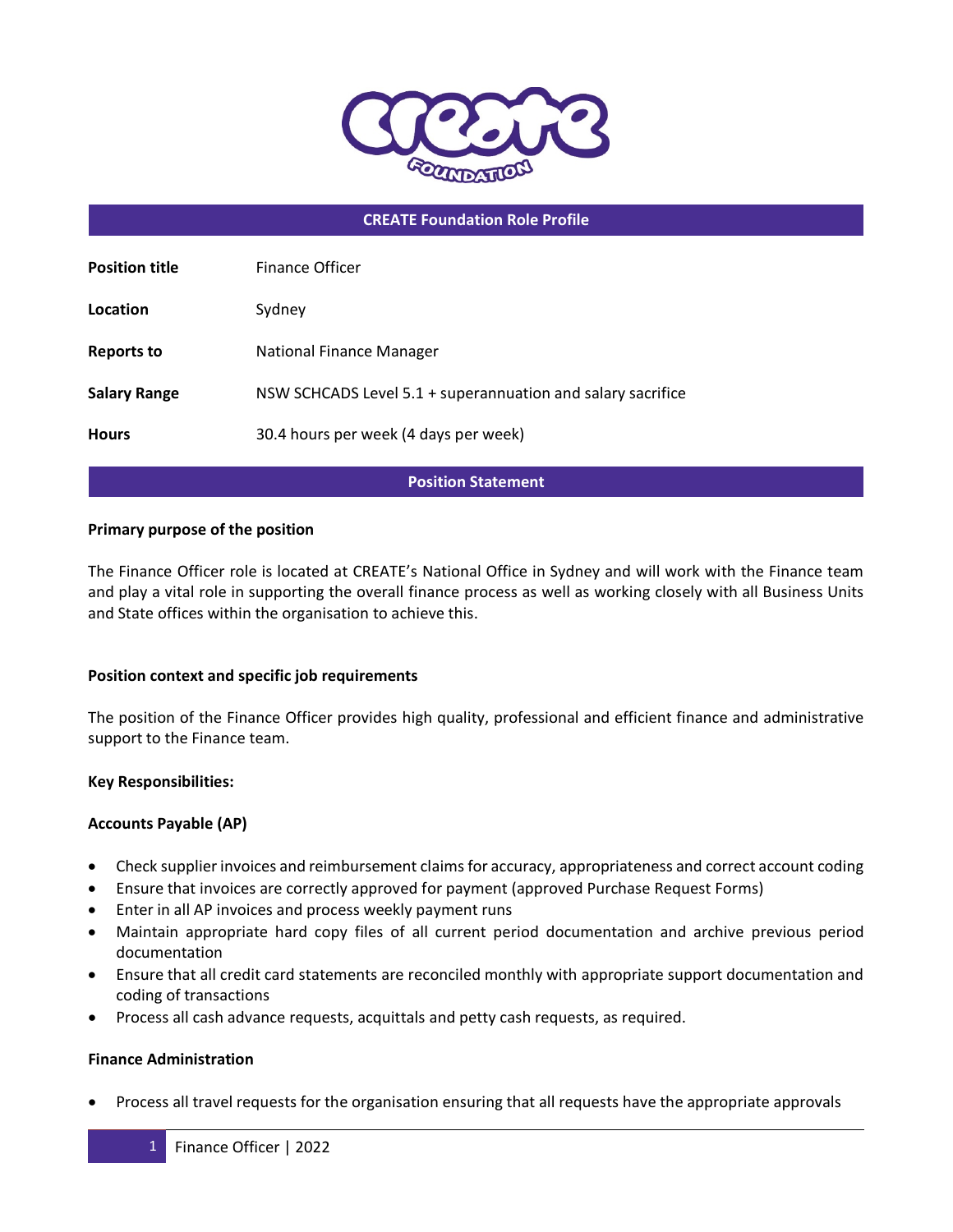- Enter all travel request processed into the Travel Booking Register
- Process all cab charge requests and maintain a register to ensure accurate coding of the statements can be performed
- Process all requests for gift voucher requests and ensure that appropriate registers are maintained, where required
- Respond to finance queries in a timely manner and provide assistance to both internal and external stakeholders
- Assist the National Finance Manager and Senior Finance Officer with the preparation of the monthly, quarterly and annual finance reports and responding to the auditor's requests to documentation

# **External Relationship Management**

- Liaise with the bank regarding corporate cards and other queries
- Liaise with suppliers (phone, internet, mobile and electricity) for any issues that may arise

# **Continuous Improvement**

• Minimise finance discrepancies and irregularities through quality practice and ensuring finance procedures and policies are followed by staff and resolve any issues that may arise.

# **Other**

- Comply with all CREATE Foundation policies and guidelines.
- Assist in the implementation of the national biennial conference as required.
- Perform additional tasks as requested.

## **Key Result Areas**

- 1. Timely payment of Invoices, acquittals and staff claims
- 2. Timely processing of travel requests and maintenance of the Travel Register
- 3. Proactive communication with staff in finance procedures and policies to improve compliance
- 4. Maintaining high level of compliance for the annual audit.

## **Direct reporting relationships**

This role reports directly to the National Finance Manager.

## **Organisational citizenship and team work**

- Demonstrate an active, dedicated commitment to the CREATE mission and vision.
- Actively seek to understand, represent and support CREATE's vision and company position to all stakeholders, internally and externally.
- Ensure a high level of confidentiality and integrity, liaise with others in a professional, respectful and constructive manner.
- Ensure children and young people's safety is paramount.
- Assist in the development of and participate in national CREATE initiatives, projects and events such as the national conference.